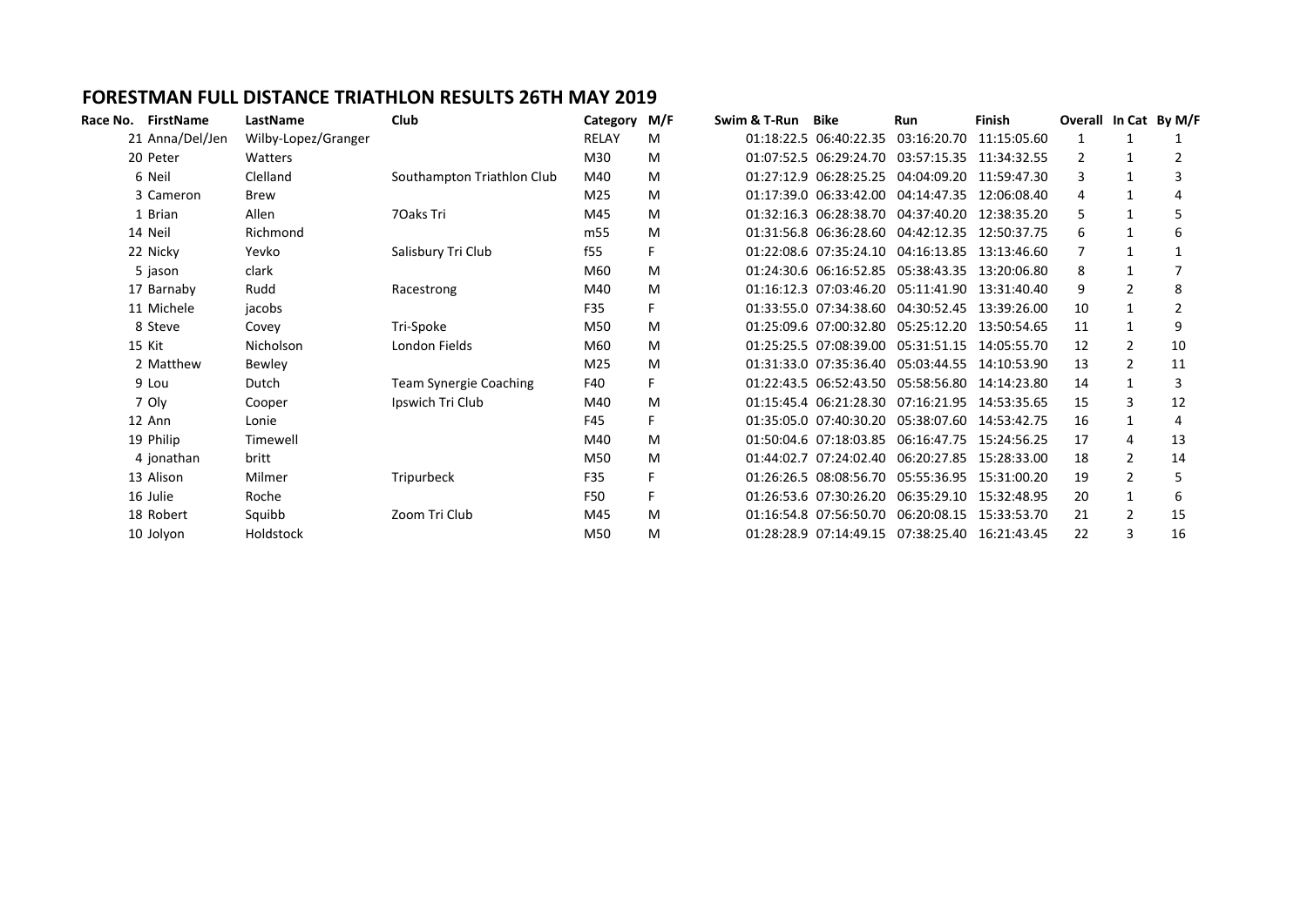## **BOSKMAN LONG DISTANCE TRIATHLON RESULTS 26TH MAY 2019**

| Race No | <b>FirstName</b> | LastName           | <b>Club</b>                  | Category | M/F | Swim & T-Run | Bike                   | <b>Run</b>                                     | <b>Finish</b>           |    |                | Overall In Cat By M/F |
|---------|------------------|--------------------|------------------------------|----------|-----|--------------|------------------------|------------------------------------------------|-------------------------|----|----------------|-----------------------|
|         | 30 Nathan        | Ford               | TeamNFT                      | M35      | M   |              |                        | 00:38:07.3 03:08:24.70 01:27:44.40 05:14:16.40 |                         | 1  | $\mathbf{1}$   |                       |
|         | 46 Daniel        | Taylor             | Royal Navy Triathlon         | M30      | M   |              |                        | 00:52:23.4 03:27:47.15 01:38:53.30 05:59:03.85 |                         | 2  | $\mathbf{1}$   | 2                     |
|         | 35 Alfie         | Lloyd              | Somerset RC Tri              | M25      | M   |              |                        | 00:49:45.6 03:33:54.20 01:37:43.80 06:01:23.60 |                         | 3  | $\mathbf{1}$   | 3                     |
|         | 26 William       | Brown              | Royal Navy                   | M25      | M   |              |                        | 00:51:00.0 03:43:52.90 01:40:17.70 06:15:10.60 |                         |    | $\mathcal{P}$  |                       |
|         | 36 lain          | Mantell            |                              | M35      | M   |              |                        | 00:53:54.1 03:52:17.15 01:39:12.85 06:25:24.15 |                         | 5. | $\overline{2}$ | 5                     |
|         | 27 Joanne        | Clarke             |                              | F25      |     |              |                        | 00:54:04.5 03:47:14.75 01:47:45.15 06:29:04.40 |                         | 6  | 1              |                       |
|         | 43 Naomi         | <b>Shinkins</b>    |                              | F35      |     |              |                        | 00:50:36.1 03:52:14.40 01:47:25.40 06:30:15.95 |                         |    | $\mathbf{1}$   | 2                     |
|         | 51 Lee           | Walters            |                              | M45      | M   |              |                        | 01:01:04.6 03:45:47.65 01:46:29.35 06:33:21.60 |                         | 8  | 1              | 6                     |
|         | 50 Josia         | Van der Westhuizen |                              | M30      | M   |              |                        | 01:04:48.9 03:54:44.40 01:43:18.90 06:42:52.20 |                         | 9  | $\overline{2}$ |                       |
|         | 37 Russ          | Corn               |                              | M45      | м   |              |                        | 00:48:33.2 03:52:25.45 02:12:58.00 06:53:56.70 |                         | 10 | $\overline{2}$ | 8                     |
|         | 23 Kirsty        | Aked               |                              | F40      | F   |              |                        | 01:03:54.4 04:10:39.00 01:42:59.35 06:57:32.80 |                         | 11 | 1              | 3                     |
|         | 49 Graham        | Tourell            |                              | M40      | M   |              |                        | 00:51:01.3 04:03:03.85 02:08:57.30 07:03:02.50 |                         | 12 | $\mathbf{1}$   | 9                     |
|         | 40 Adam          | Roberts            | <b>Exeter Triathlon Club</b> | M30      | M   |              |                        | 00:54:06.4 04:09:53.40 02:00:07.15 07:04:06.95 |                         | 13 | 3              | 10                    |
|         | 24 Lawrence      | <b>Blake</b>       | <b>Precision Coaching</b>    | M35      | M   |              |                        | 00:50:36.8 04:00:48.70 02:18:14.60 07:09:40.10 |                         | 14 | 3              | 11                    |
|         | 29 Andy          | Fallon             | Salisbury Tri Club           | M45      | M   |              |                        | 01:06:19.4 04:08:24.75 01:54:57.55 07:09:41.70 |                         | 15 | 3              | 12                    |
|         | 38 Jean          | Perkins            | Zoom                         | f60      | F   |              |                        | 01:00:20.5 04:03:16.60 02:12:04.90 07:15:42.00 |                         | 16 | 1              | 4                     |
|         | 25 Chris         | <b>Brooks</b>      | S3Tri & Swim                 | M45      | м   |              |                        | 01:01:08.4 04:06:30.10 02:34:24.80 07:42:03.25 |                         | 17 | 4              | 13                    |
|         | 31 Rob           | Gaygan             |                              | M40      | M   | 01:02:46.0   |                        |                                                | 06:47:03.00 07:49:49.00 | 18 | $\overline{2}$ | 14                    |
|         | 28 Greg          | Clifford           |                              | M40      | M   |              |                        | 01:10:31.5 04:36:09.20 02:05:20.55 07:52:01.30 |                         | 19 | 3              | 15                    |
|         | 47 David         | Tiplady            | Farnham                      | M50      | M   |              |                        | 01:08:54.9 03:59:50.95 02:46:18.55 07:55:04.40 |                         | 20 | 1              | 16                    |
|         | 41 Piers         | Ronan              |                              | M35      | M   |              |                        |                                                | 08:05:54.00             | 21 | 4              | 17                    |
|         | 33 Mike          | Jarvie             |                              | M45      | M   |              |                        | 01:02:45.0 04:30:17.55 02:38:42.80             | 08:11:45.40             | 22 | 5              | 18                    |
|         | 45 Robert        | Symes              |                              | M50      | M   |              |                        |                                                | 08:14:00.00             | 23 | $\overline{2}$ | 19                    |
|         | 44 Simon         | <b>Sparkes</b>     |                              | M40      | M   |              |                        | 00:54:27.0 04:44:36.45 02:37:38.45             | 08:16:41.95             | 24 | 4              | 20                    |
|         | 34 Stefan        | Klincewicz         |                              | M45      | M   |              |                        | 01:34:20.1 04:39:43.05 03:06:55.05 09:20:58.20 |                         | 25 | 6              | 21                    |
|         | 32 Victoria      | Harvey             |                              | F50      | F.  | 01:34:21.8   |                        |                                                | 09:42:26.35 11:18:23.05 | 26 | 1              | 5                     |
|         | 48 Andy          | Tourell            |                              | M40      | M   |              | 00:46:52.6 03:45:52.35 |                                                |                         |    |                |                       |
|         |                  |                    |                              |          |     |              |                        |                                                |                         |    |                |                       |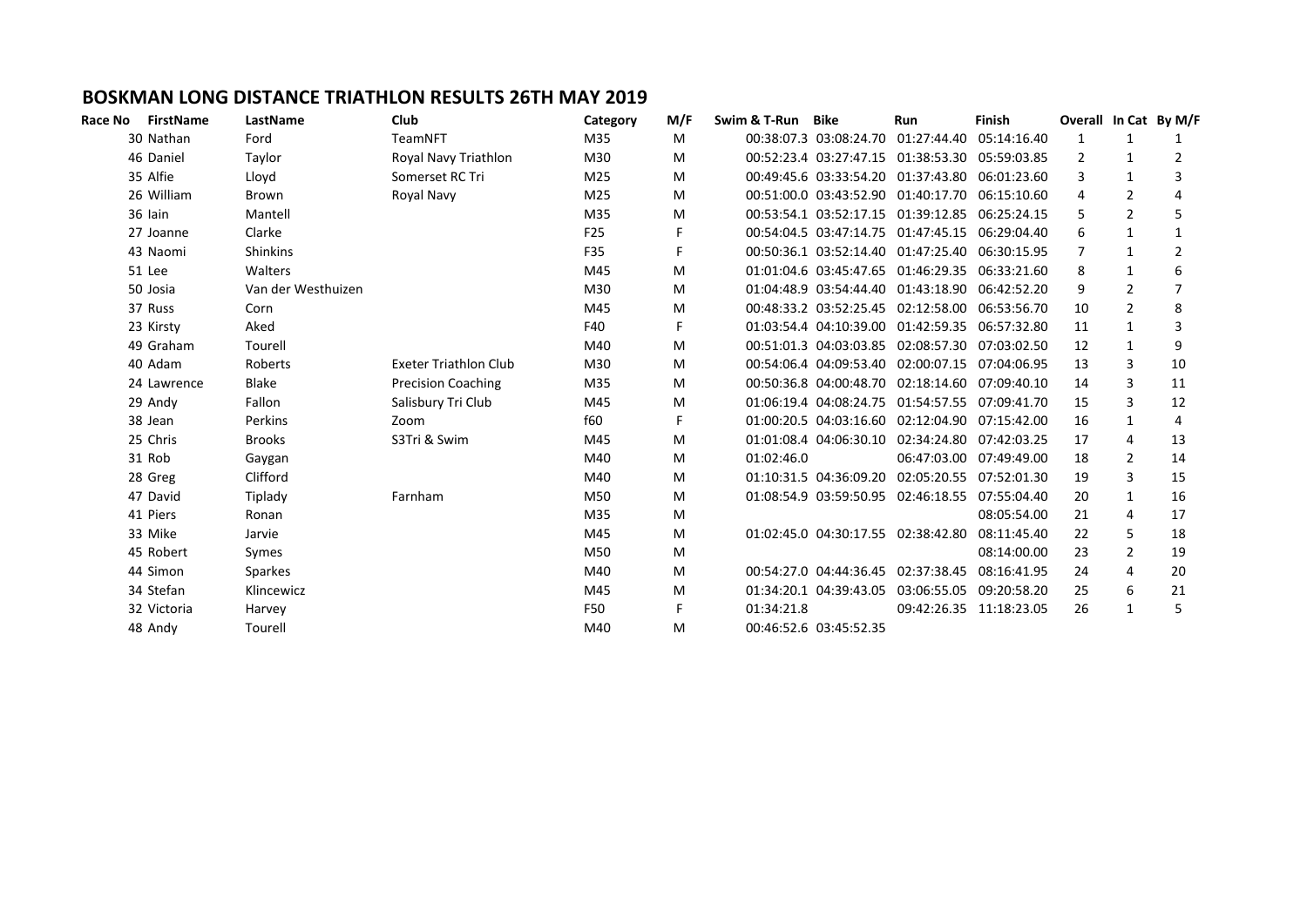## **FORESTMAN MIDDLE DISTANCE 26TH MAY 2019**

| Race No | <b>FirstName</b> | LastName      | Club                              | Category        | M/F | Swim & T-Run | Bike | Run                                            | Finish |                |                         | Overall In Cat By M/F |
|---------|------------------|---------------|-----------------------------------|-----------------|-----|--------------|------|------------------------------------------------|--------|----------------|-------------------------|-----------------------|
|         | 340 James        | Gilfillan     |                                   | M40             | M   |              |      | 00:23:46.0 02:30:12.15 01:28:08.70 04:22:06.85 |        | 1              | $\mathbf{1}$            | 1                     |
|         | 328 Greg         | Dove          | Army Triathlon Association        | M35             | M   |              |      | 00:28:20.2 02:31:48.60 01:35:45.70 04:35:54.50 |        | $\overline{2}$ | $\mathbf{1}$            | $\overline{2}$        |
|         | 315 Graeme       | <b>Bryce</b>  | <b>RNTA</b>                       | M40             | M   |              |      | 00:25:11.7 02:36:29.60 01:35:41.70 04:37:22.95 |        | 3              | $\overline{2}$          | 3                     |
|         | 344 Alun         | Hanford       | southampton tri club              | M30             | M   |              |      | 00:26:49.8 02:37:05.85 01:35:31.15 04:39:26.80 |        | 4              | $\mathbf{1}$            | 4                     |
|         | 367 John         | Mead          | Army Triathlon Association        | M45             | M   |              |      | 00:26:28.6 02:37:26.40 01:36:12.15 04:40:07.10 |        | 5              | $\mathbf{1}$            | 5                     |
|         | 364 Andrew       | Martin        | Army Triathlon Assiciation        | M45             | M   |              |      | 00:28:42.4 02:31:22.05 01:42:10.85 04:42:15.35 |        | 6              | $\overline{2}$          | 6                     |
|         | 330 Jeanne       | Du Preez      | ATA                               | M35             | M   |              |      | 00:25:28.3 02:36:01.55 01:41:26.85 04:42:56.70 |        | 7              | $\overline{2}$          | $\overline{7}$        |
|         | 385 Steve        | salter        | speed hub                         | M45             | M   |              |      | 00:30:36.0 02:34:22.20 01:39:57.25 04:44:55.40 |        | 8              | 3                       | 8                     |
|         | 342 Martin       | Groundsell    | <b>Overton Harriers</b>           | M35             | M   |              |      | 00:25:32.2 02:55:07.05 01:25:34.45 04:46:13.70 |        | 9              | 3                       | 9                     |
|         | 371 Mick         | Waker         |                                   | M35             | M   |              |      | 00:30:41.1 02:39:35.25 01:38:54.55 04:49:10.90 |        | 10             | $\overline{4}$          | 10                    |
|         | 392 David        | Standley      | Not Affiliated                    | M35             | M   |              |      | 00:27:19.4 02:43:41.45 01:38:58.90 04:49:59.75 |        | 11             | 5                       | $11\,$                |
|         | 345 David        | Hannaford     | 9 Endurance                       | M35             | M   |              |      | 00:27:03.5 02:43:05.65 01:41:08.55 04:51:17.70 |        | 12             | 6                       | 12                    |
|         | 348 Toby         | Hood          |                                   | M35             | M   |              |      | 00:27:45.5 02:41:43.50 01:43:26.85 04:52:55.80 |        | 13             | $\overline{7}$          | 13                    |
|         | 362 Ewan         | Macdonald     |                                   | M35             | M   |              |      | 00:27:40.0 02:38:11.80 01:47:21.90 04:53:13.70 |        | 14             | 8                       | 14                    |
|         | 322 Paul         | Consani       | Zoom                              | M40             | M   |              |      | 00:32:13.6 02:45:56.90 01:42:45.85 05:00:56.40 |        | 15             | 3                       | 15                    |
|         | 324 Simon        | Culver        | Beckenham running club            | M30             | M   |              |      | 00:26:25.7 02:53:12.10 01:43:49.50 05:03:27.30 |        | 16             | $\overline{2}$          | 16                    |
|         | 314 Jeremy       | Brown         | Elements Triathlon Club           | M45             | M   |              |      | 00:33:04.6 02:53:09.65 01:39:09.10 05:05:23.30 |        | 17             | $\overline{4}$          | 17                    |
|         | 335 Hannah       | Ewens         | <b>Crystal Palace Triathletes</b> | F <sub>25</sub> | F   |              |      | 00:28:27.4 02:52:03.85 01:45:28.40 05:05:59.65 |        | 18             | $\mathbf{1}$            | $\mathbf{1}$          |
|         | 374 James        | Oliver        |                                   | M25             | M   |              |      | 00:33:17.5 02:42:15.65 01:50:48.75 05:06:21.95 |        | 19             | $\mathbf{1}$            | 18                    |
|         | 381 Victoria     | Randall       |                                   | F35             | F.  |              |      | 00:31:10.8 02:50:49.10 01:47:37.45 05:09:37.30 |        | 20             | $\mathbf{1}$            | $\overline{2}$        |
|         | <b>397 Neil</b>  | Vincent       |                                   | M45             | M   |              |      | 00:34:14.0 02:52:11.30 01:46:19.40 05:12:44.75 |        | 21             | 5                       | 19                    |
|         | 373 Steve        | O'Grady       | <b>CWTC</b>                       | M40             | M   |              |      | 00:33:35.4 03:45:40.35 00:55:07.15 05:14:22.85 |        | 22             | $\overline{\mathbf{4}}$ | 20                    |
|         | 337 Leonardo     | Ferrari       |                                   | M40             | M   |              |      | 00:33:06.2 02:54:43.00 01:48:17.95 05:16:07.20 |        | 23             | 5                       | 21                    |
|         | 400 Esther       | Wiley         |                                   | F40             | F.  |              |      | 00:31:39.6 02:52:09.25 01:52:31.70 05:16:20.55 |        | 24             | $\mathbf{1}$            | 3                     |
|         | 349 Barry        | Hopkins       | <b>TVT</b>                        | M40             | M   |              |      | 00:33:20.6 02:54:31.85 01:48:53.60 05:16:46.05 |        | 25             | 6                       | 22                    |
|         | 310 Jack De      | <b>Bokx</b>   | <b>Rugby Triathlon Club</b>       | m <sub>55</sub> | M   |              |      | 00:33:20.0 02:51:41.55 01:51:56.80 05:16:58.30 |        | 26             | $\mathbf{1}$            | 23                    |
|         | 347 Chris        | Harrison      |                                   | M60             | M   |              |      | 00:33:33.4 02:55:29.35 01:54:16.75 05:23:19.55 |        | 27             | $\mathbf{1}$            | 24                    |
|         | 389 Alex         | Smallshaw     |                                   | M35             | M   |              |      | 00:31:09.9 02:54:18.20 02:01:09.10 05:26:37.25 |        | 28             | 9                       | 25                    |
|         | 329 Egil         | Droge         | Abingdon & Vale Triathlon Club    | M40             | M   |              |      | 00:30:20.5 02:56:33.65 02:00:43.45 05:27:37.65 |        | 29             | $\overline{7}$          | 26                    |
|         | 377 Phil         | Pettit        | SalisburyTriClub                  | M45             | M   |              |      | 00:28:28.6 03:09:20.75 01:49:58.65 05:27:48.00 |        | 30             | 6                       | 27                    |
|         | 306 Ross         | <b>Barnes</b> |                                   | M25             | M   |              |      | 00:33:43.3 03:04:30.55 01:49:38.25 05:27:52.10 |        | 31             | $\overline{2}$          | 28                    |
|         | 312 Mel          | Bourne        |                                   | F45             | F   |              |      | 00:32:23.2 03:03:42.45 01:53:22.80 05:29:28.45 |        | 32             | $\mathbf{1}$            | $\overline{4}$        |
|         | 327 Duncan John  | Dickinson     |                                   | M40             | M   |              |      | 00:33:14.9 02:55:09.00 02:02:47.75 05:31:11.65 |        | 33             | 8                       | 29                    |
|         | 378 John         | Phillips      |                                   | M35             | M   |              |      | 00:34:23.2 03:04:45.70 01:53:13.65 05:32:22.55 |        | 34             | 10                      | 30                    |
|         | 403 Maarten      | Odding        |                                   | M40             | M   |              |      | 00:28:19.6 02:41:26.75 02:22:45.15 05:32:31.45 |        | 35             | 9                       | 31                    |
|         | 358 Steve        | Le Bas        |                                   | M45             | M   |              |      | 00:31:20.5 03:11:37.05 01:51:51.20 05:34:48.75 |        | 36             | $\overline{7}$          | 32                    |
|         | 363 Mariana      | Margues       | Clapham Chasers                   | F30             | F   |              |      | 00:28:44.0 03:15:20.30 01:51:31.25 05:35:35.60 |        | 37             | $\mathbf{1}$            | 5                     |
|         |                  |               |                                   |                 |     |              |      |                                                |        |                |                         |                       |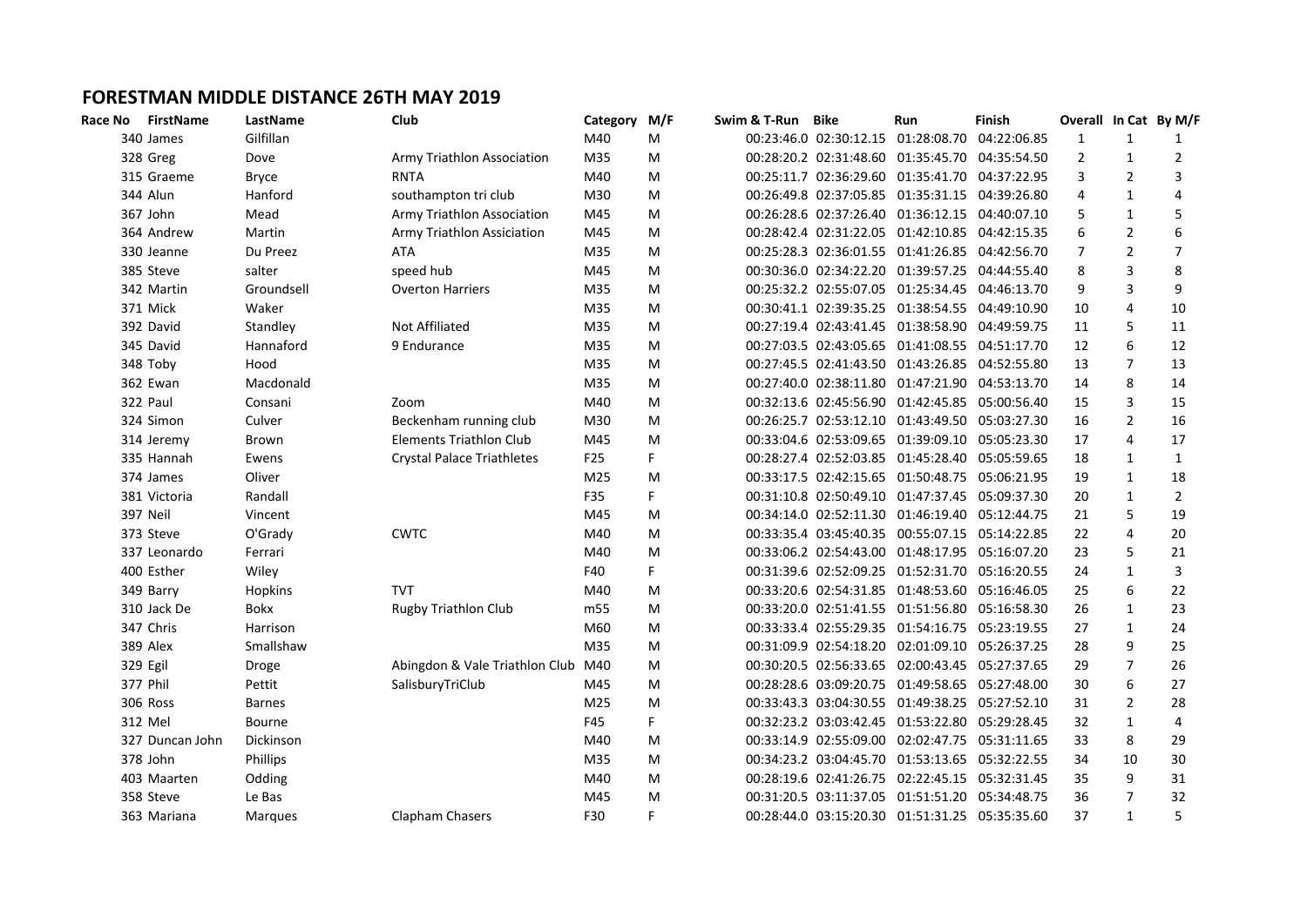| 388 John                | Skivington                                       |                                  | M60             | M |                        | 00:33:50.6 03:01:50.35 02:00:24.65 05:36:05.55 |             | 38 | $\overline{2}$ | 33             |
|-------------------------|--------------------------------------------------|----------------------------------|-----------------|---|------------------------|------------------------------------------------|-------------|----|----------------|----------------|
| 393 Fabian              | <b>Stec</b>                                      |                                  | M35             | м |                        | 00:27:27.6 03:29:27.85 01:41:21.70 05:38:17.15 |             | 39 | 11             | 34             |
| 303 john                | ashley                                           | <b>FLUIDE</b>                    | M30             | M |                        | 00:31:24.3 03:03:31.10 02:07:19.30 05:42:14.70 |             | 40 | 3              | 35             |
| 360 Daniel              | Lubbock                                          | Crawley Tii                      | M35             | M |                        | 00:32:20.5 02:53:52.05 02:17:14.90 05:43:27.45 |             | 41 | 12             | 36             |
| 308 Ann/Tommy/joh Blake |                                                  | Bayside Tri                      | <b>RELAY</b>    | F |                        | 00:24:52.1 03:34:00.35 01:45:21.80 05:44:14.25 |             | 42 | $\mathbf{1}$   | 6              |
| 332 Katie               | Edwards                                          |                                  | F35             | F |                        | 00:29:05.1 03:18:26.20 02:01:32.15 05:49:03.40 |             | 43 | $\overline{2}$ | $\overline{7}$ |
| 369 Oliver              | <b>Minns</b>                                     |                                  | M25             | M | 00:37:32.4 03:16:15.95 | 01:55:15.50 05:49:03.90                        |             | 44 | 3              | 37             |
| 379 Stephen             | Radnedge                                         |                                  | M35             | M |                        | 00:35:39.8 03:13:52.65 02:00:45.90 05:50:18.35 |             | 45 | 13             | 38             |
| 359 Margaret            | Leonard                                          | Clapham Chasers                  | F35             | F |                        | 00:36:47.3 03:19:16.70 02:00:18.05 05:56:22.00 |             | 46 | 3              | 8              |
| 395 Vinicius            | Vecchiatti                                       | <b>Portsmouth Triathletes</b>    | M35             | M |                        | 00:31:01.8 03:19:37.65 02:05:56.95 05:56:36.35 |             | 47 | 14             | 39             |
| 317 Joshua              | Carr                                             |                                  | M30             | M |                        | 00:36:52.4 03:09:54.10 02:12:59.95 05:59:46.40 |             | 48 | 4              | 40             |
| 302 Martin              | Angel                                            |                                  | M45             | M |                        | 00:32:00.2 03:11:01.50 02:17:46.95 06:00:48.70 |             | 49 | 8              | 41             |
| 365 Lydia               | Mashin                                           |                                  | F30             | F |                        | 00:32:56.4 03:17:44.10 02:16:10.50 06:06:51.00 |             | 50 | $\overline{2}$ | 9              |
| 313 Gavin               | Brigstocke                                       |                                  | M35             | M |                        | 00:41:53.4 03:23:28.20 02:01:57.85 06:07:19.40 |             | 51 | 15             | 42             |
| 357 Jonathan            | Lacey                                            |                                  | M45             | M |                        | 03:30:27.70 02:39:12.35 06:09:40.05            |             | 52 | 9              | 43             |
| 320 Steve               | Clarke                                           |                                  | M35             | M |                        | 00:31:41.9 03:11:59.85 02:27:11.70 06:10:53.40 |             | 53 | 16             | 44             |
| 333 Benjamin            | Edworthy                                         |                                  | M30             | M |                        | 00:32:54.8 03:13:42.50 02:25:11.05 06:11:48.30 |             | 54 | 5              | 45             |
| 351 Helen               | Josey                                            |                                  | F45             | F |                        | 00:41:09.3 03:17:40.00 02:14:26.40             | 06:13:15.65 | 55 | $\overline{2}$ | 10             |
| 370 Freya               | Nicholson                                        | <b>Bayside Triathlon</b>         | F <sub>25</sub> | F |                        | 00:35:16.4 03:15:14.35 02:23:24.65 06:13:55.45 |             | 56 | $\overline{2}$ | 11             |
| 372 Ulf                 | Nore                                             |                                  | M30             | M |                        | 00:43:03.3 03:24:09.00 02:06:55.50 06:14:07.80 |             | 57 | 6              | 46             |
| 384 Brendon             | Sabin                                            |                                  | M45             | M |                        | 00:39:07.5 03:18:57.00 02:18:22.60 06:16:27.05 |             | 58 | 10             | 47             |
| 401 Tim                 | Woodbridge                                       |                                  | M25             | M | 00:31:13.3 03:28:15.55 | 02:24:09.50 06:23:38.35                        |             | 59 | 4              | 48             |
| 321 Eamonn              | Connolly                                         |                                  | M30             | M |                        | 00:35:12.7 03:30:59.25 02:18:50.30 06:25:02.30 |             | 60 | $\overline{7}$ | 49             |
| 355 Ashley              | Kirkham                                          | <b>Black Country Triathletes</b> | M40             | M |                        | 00:34:15.8 03:23:14.25 02:31:54.35 06:29:24.35 |             | 61 | 10             | 50             |
| 386 Debs                | Shipway                                          |                                  | F45             | F |                        | 00:36:08.8 03:23:02.80 02:31:47.60 06:30:59.20 |             | 62 | 3              | 12             |
| 354 Sarah               | King                                             | <b>Portsmouth Triathletes</b>    | F40             | F |                        | 00:32:28.6 03:26:33.40 02:33:34.85 06:32:36.85 |             | 63 | $\overline{2}$ | 13             |
| 305 Leeanne             | Barber                                           |                                  | F40             | F |                        | 00:39:33.0 03:38:18.00 02:14:56.40 06:32:47.45 |             | 64 | 3              | 14             |
| 326 Trycha              | Darling                                          |                                  | f60             | F |                        | 00:37:52.1 03:32:59.00 02:22:28.30 06:33:19.45 |             | 65 | $\mathbf{1}$   | 15             |
| 376 Katrina             | Pettit                                           |                                  | F45             | F |                        | 00:35:27.6 03:34:56.00 02:35:28.30 06:45:51.90 |             | 66 | 4              | 16             |
|                         | 309 Helen/Claire/Lot Benfield/Spencer/Monnington |                                  | <b>RELAY</b>    | F |                        | 00:42:56.9 03:53:02.50 02:12:14.40 06:48:13.80 |             | 67 | $\overline{2}$ | 17             |
| 396 Alan                | Vidow                                            |                                  | M40             | M |                        | 00:52:25.0 03:12:44.15 02:44:59.70 06:50:08.90 |             | 68 | 11             | 51             |
| 375 Martina             | O'Neill                                          |                                  | F <sub>25</sub> | F |                        | 00:35:22.4 03:49:02.60 02:25:51.90             | 06:50:16.90 | 69 | $\overline{3}$ | 18             |
| 380 Myrid               | Ramsay                                           |                                  | F50             | F |                        | 00:41:55.6 03:47:36.15 02:24:46.35 06:54:18.10 |             | 70 | 1              | 19             |
| 343 Steven              | Gwyer                                            |                                  | M50             | M |                        | 00:34:58.2 03:26:20.20 02:57:11.05 06:58:29.45 |             | 71 | 1              | 52             |
| 325 michael             | cumberland                                       | lymington                        | M35             | M |                        | 00:37:53.4 03:42:00.90 02:39:25.00 06:59:19.30 |             | 72 | 17             | 53             |
| 318 Joe                 | Chandler                                         |                                  | M30             | M |                        | 00:39:47.3 03:42:00.65 02:38:34.75 07:00:22.70 |             | 73 | 8              | 54             |
| 387 Gina                | Siebler                                          | Ful-on Tri                       | F30             | F |                        | 00:37:39.4 03:36:12.80 02:50:56.50 07:04:48.70 |             | 74 | 3              | 20             |
| 323 Rebecca             | Crowley                                          |                                  | F30             | F |                        | 00:44:25.3 03:44:23.40 02:36:00.05 07:04:48.70 |             | 75 | 4              | 21             |
| <b>350 Paul</b>         | Jeram                                            | <b>Bayside Tri</b>               | M50             | M | 00:43:37.2 03:13:32.60 | 03:07:55.15 07:05:05.00                        |             | 76 | $\overline{2}$ | 55             |
| 394 Karen               | Thacker                                          |                                  | F45             | F |                        | 00:41:08.9 03:47:22.50 02:40:13.30 07:08:44.75 |             | 77 | 5              | 22             |